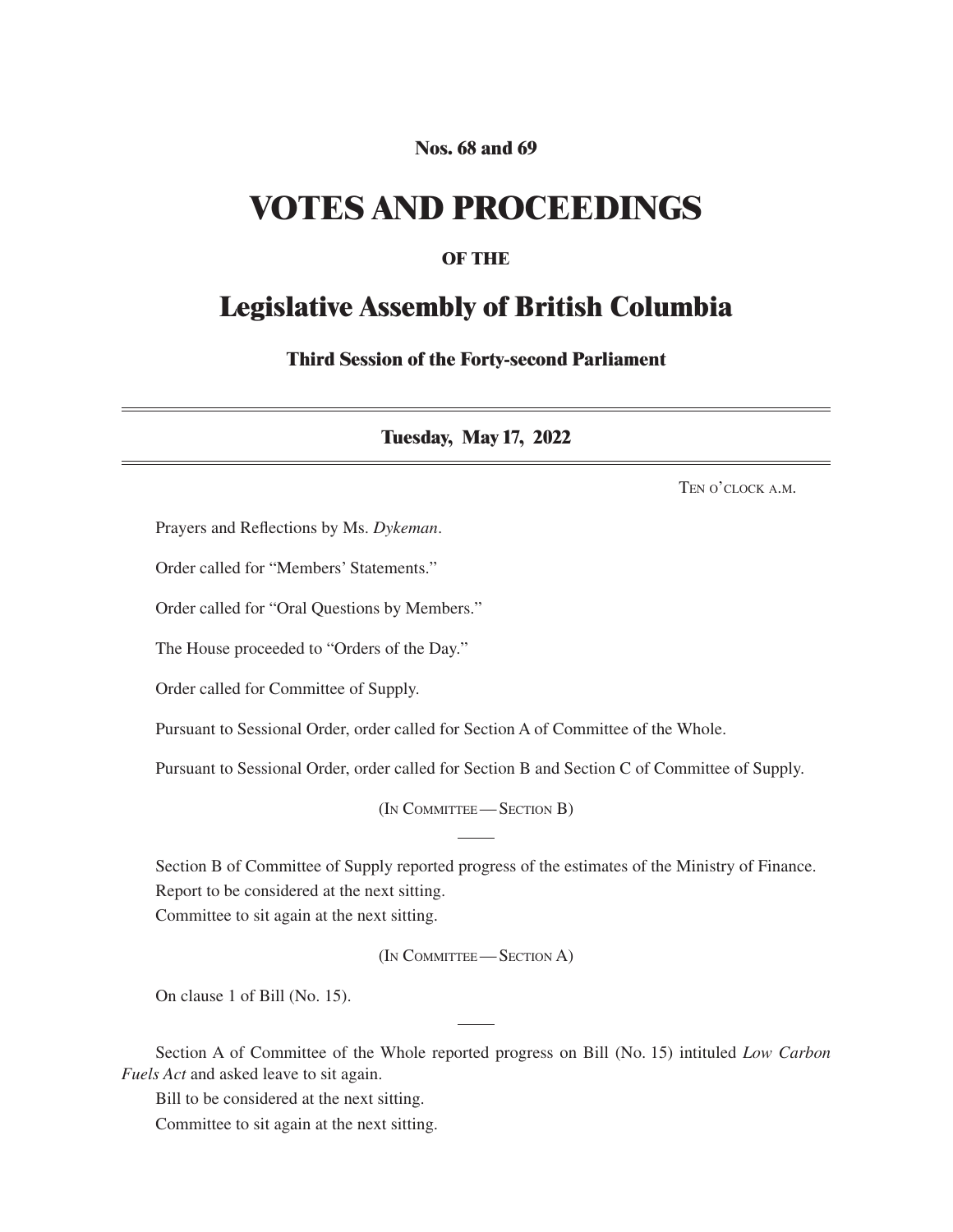(In Committee—Section C)

Section C of Committee of Supply reported progress of the estimates of the Ministry of Health. Report to be considered at the next sitting. Committee to sit again at the next sitting.

And then the House adjourned at 11.53 a.m.

### **Tuesday, May 17, 2022**

One-thirty o'clock p.m.

The House proceeded to "Orders of the Day."

Order called for Committee of Supply.

Pursuant to Sessional Order, order called for Section A of Committee of the Whole.

Pursuant to Sessional Order, order called for Section B and Section C of Committee of Supply.

(In Committee—Section B)

Section B of Committee of Supply reported progress of the estimates of the Ministry of Finance. Report to be considered at the next sitting. Committee to sit again at the next sitting.

(In Committee—Section A)

Clauses 1 through 14 of Bill (No. 15) passed.

Clause 15 of Bill (No. 15) passed, on division.

Clauses 16 through 66 and the title of Bill (No. 15) passed.

Section A of Committee of the Whole reported Bill (No. 15) intituled *Low Carbon Fuels Act* complete without amendment.

Bill (No. 15) read a third time and passed.

(In Committee—Section C)

30. *Resolved*, That a sum not exceeding \$430,989,000 be granted to Her Majesty to defray the expenses of Ministry of Forests, Ministry Operations, to 31st March, 2023.

31. *Resolved*, That a sum not exceeding \$194,285,000 be granted to Her Majesty to defray the expenses of Ministry of Forests, Fire Management, to 31st March, 2023.

32. *Resolved*, That a sum not exceeding \$25,308,645,000 be granted to Her Majesty to defray the expenses of Ministry of Health, Ministry Operations, to 31st March, 2023.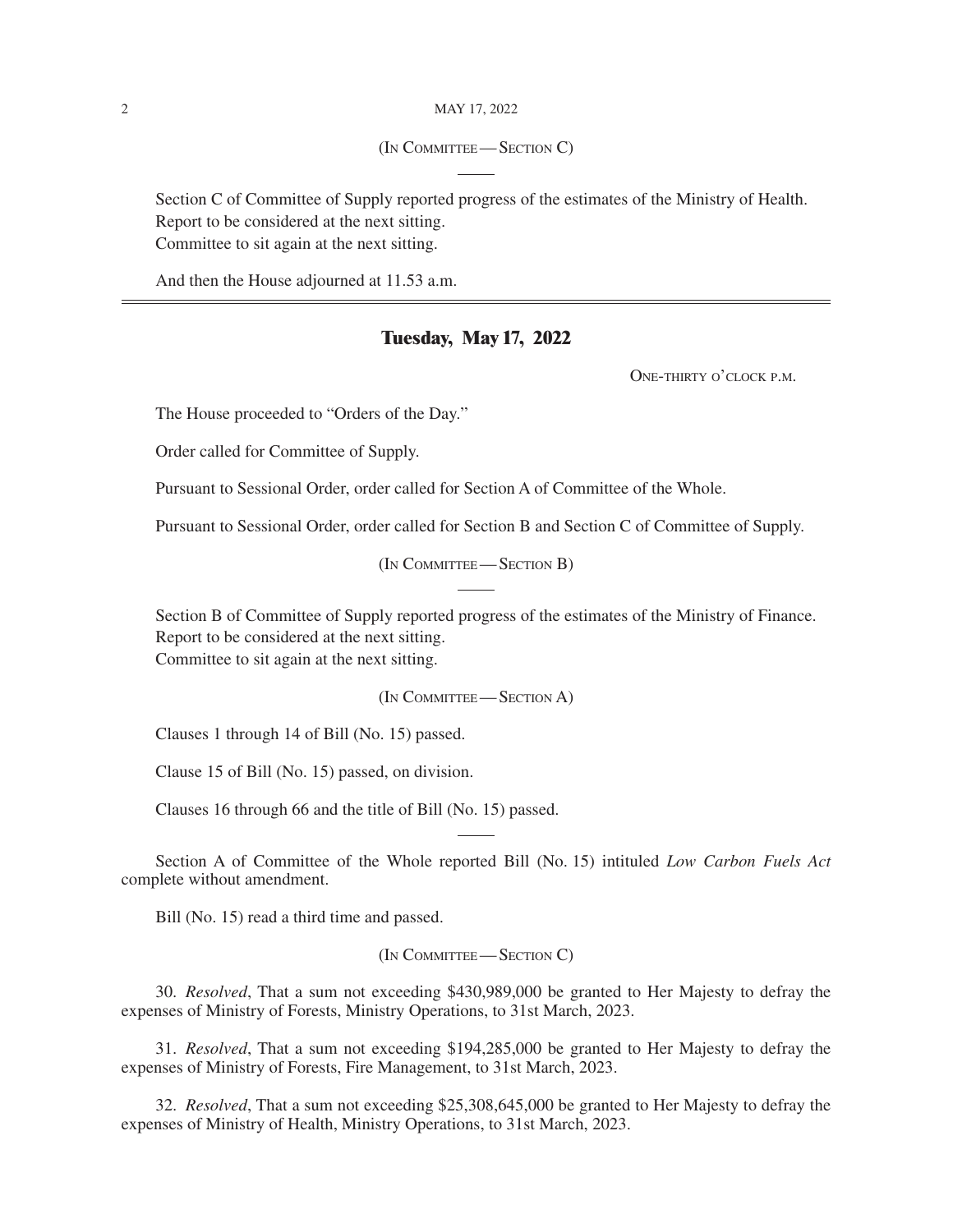MAY 17, 2022 3

53. *Resolved*, That a sum not exceeding \$3,896,000 be granted to Her Majesty to defray the expenses of Other Appropriations, Forest Practices Board, to 31st March, 2023.

Section C of Committee of Supply reported the Resolutions and completion of the estimates of the Ministry of Forests and the Ministry of Health.

Report to be considered at the next sitting.

Committee to sit again at the next sitting.

By agreement, summary of debate of estimates passed in Section C (Ministry of Forests and Ministry of Health) to be considered at the next sitting.

On the motion for third reading of Bill (No. 10) intituled *Labour Relations Code Amendment Act, 2022*, a debate arose.

The House divided.

Motion agreed to on the following division:

|                |                 | $YEAS$ -50      |                |
|----------------|-----------------|-----------------|----------------|
| Walker         | Russell         | $_{\text{Dix}}$ | D'Eith         |
| <b>Babchuk</b> | <b>Starchuk</b> | <i>Osborne</i>  | <i>Sims</i>    |
| <i>Simons</i>  | Anderson        | Chen            | Greene         |
| Popham         | Donnelly        | Rankin          | Chant          |
| Malcolmson     | Bailey          | Ralston         | Leonard        |
| Beare          | Alexis          | Sharma          | Coulter        |
| Kahlon         | Whiteside       | Routledge       | Glumac         |
| Kang           | Heyman          | Paddon          | Yao            |
| Bains          | Conroy          | Sandhu          | Dykeman        |
| Dean           | Farnworth       | Brar            | Mercier        |
| Cullen         | Horgan          | <b>Begg</b>     | Furstenau      |
| Ma             | Robinson        | R. Singh        | Olsen          |
| Chow           | Eby             |                 |                |
|                |                 | $N_{AYS}$ - 25  |                |
| Doerkson       | <b>Bernier</b>  | Kyllo           | <i>Stewart</i> |
| Milobar        | Paton           | <i>Morris</i>   | Shypitka       |
| <i>Stone</i>   | Davies          | Kirkpatrick     | Letnick        |
| <b>Bond</b>    | Sturdy          | Merrifield      | Banman         |
| Halford        | Clovechok       | Lee             | Ashton         |
| Ross           | Rustad          | Wat             | Tegart         |
| Oakes          |                 |                 |                |

Bill (No. 10) read a third time and passed.

And then the House adjourned at 6.30 p.m.

#### HON. RAJ CHOUHAN, *Speaker*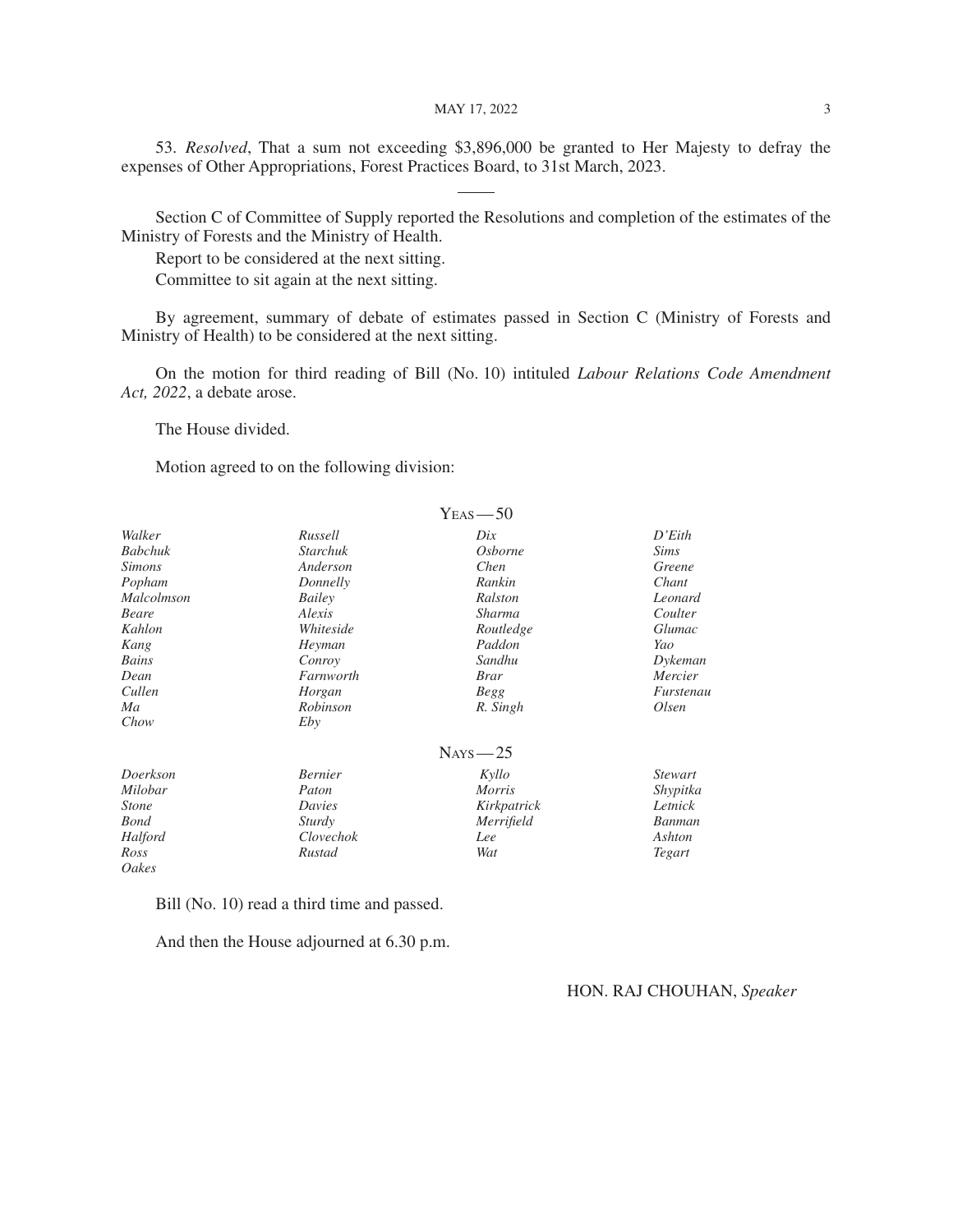| )<br>ו       |
|--------------|
| $\mathbf{r}$ |
|              |
|              |
| ו<br>}       |
|              |
| くくしょ         |
|              |
|              |
| ſ<br>7       |
|              |
|              |
|              |
|              |

**GOVERNMENT BILLS**<br>(Listing printed for convenience only) *(Listing printed for convenience only)*

**GOVERNMENT BILLS**

| Bill<br>No.    | Title                                                                                                  | Member            | First<br>Reading | Second<br>Reading | $Com-$     | Report     | Amended | Reading<br>Third | Royal<br>Assent | S.B.C.<br>Chap.<br>No. |
|----------------|--------------------------------------------------------------------------------------------------------|-------------------|------------------|-------------------|------------|------------|---------|------------------|-----------------|------------------------|
|                | An Act to Ensure the Supremacy of Parliament                                                           | Hon. D. Eby       | Feb. 8           |                   |            |            |         |                  |                 |                        |
|                | .<br>Municipalities Enabling and Validating (No. 4)<br>Amendment Act, 2022                             | Hon. J. Osborne   | Feb. 9           | Feb. 10           | Feb. 15    | Feb. 15    |         | Feb. 15          | Mar. 10         |                        |
| $\sim$         | Protected Areas of British Columbia                                                                    | Hon. G. Heyman    | Feb. 10          | Feb. 14           | Feb. 15    | Feb. 15    |         | Feb. 15          | Mar. 10         | $\mathbf{C}$           |
|                |                                                                                                        |                   | Feb. 14          | Feb. 17           | Mar. $7\,$ | Mar. $7\,$ |         | Mar. $7\,$       | Mar. 10         | 4                      |
| n              |                                                                                                        | Hon. H. Bains     | Feb. 16          | Feb. 17           | Mar. $3$   | Mar. 3     |         | Mar. 3           | Mar. 10         | $\sim$                 |
| ∽              | <br>Budget Measures Implementation Act, 2022                                                           | Hon. S. Robinson  | Feb. 22          | Mar. 10           | Apr. 6     | Apr. 6     | Apr. 6  | Apr. 25          |                 |                        |
|                |                                                                                                        | Hon. R. Fleming   | Feb. 23          |                   |            |            |         |                  |                 |                        |
| $\infty$       | $022$<br>Child and Family Support) Amendment Act, 20<br>Attorney General Statutes (Hague Convention on |                   | Mar. 2           | Mar. 8            | Mar. 28    | Mar. 28    |         | Mar. 28          | Mar. 31         | S                      |
| $\circ$        |                                                                                                        |                   | Mar. 2           | Mar. 8            | Mar. 29    | Mar. 29    |         | Mar. 29          | Mar. 31         | $\circ$                |
| $\approx$      |                                                                                                        | Hon. H. Bains     | Apr. 6           | May 5             | May $16$   | May 16     |         | May 17           |                 |                        |
|                |                                                                                                        | Hon. S. Robinson  | $\rm{Mar.}$ 7    | Mar. 10           | Mar. 29    | Mar. 29    | Mar. 29 | Mar. 31          | Mar. 31         | $\circ$                |
|                |                                                                                                        | Hon. S. Robinson  | Mar. 28          | Apr. 5            | Apr. 25    | Apr. 25    |         | Apr. 25          |                 |                        |
| $\mathbf{1}3$  |                                                                                                        | Hon. R. Fleming   | Mar. 8           | Mar. 30           | Apr. $7$   | Apr. $7\,$ | Apr. 7  | Apr. 25          |                 |                        |
| $\overline{1}$ |                                                                                                        | Hon. K. Conroy    | Mar. 9           | Mar. 30           | Apr. 26    | Apr. 26    |         | Apr. 26          |                 |                        |
| 51             |                                                                                                        |                   | May $9$          | May $10$          | May 17     | May $17$   |         | May 17           |                 |                        |
| 16             |                                                                                                        | Hon. R. Fleming   | Apr. 5           | Apr. $27$         | May $3$    | May 3      |         | May 9            |                 |                        |
| $\overline{1}$ | <br>Miscellaneous Statutes Amendment Act, 2022                                                         | <br>Hon. D. Eby   | Mar. 31          | Apr. $7$          | Apr. 28    | Apr. 28    |         | Apr. 28          |                 |                        |
| 18             |                                                                                                        | Hon. S. Robinson  | Mar. 28          | Mar. 29           | Mar. 30    | Mar. 30    |         | Mar. 30          | Mar. 31         | ∼                      |
| 19             | <br>Employment Standards Amendment Act, 2022                                                           |                   | Mar. 28          | Mar. 29           | Mar. 30    | Mar. 30    |         | Mar. 30          | Mar. 31         | $\infty$               |
| 20             | <br>Municipal Affairs Statutes Amendment Act, 2022                                                     |                   | Apr. $7$         | Apr. 26           | May $3$    | May 3      | May 3   | May 3            |                 |                        |
| $\overline{c}$ | Professional Governance Amendment Act, 2022                                                            |                   | Apr. 25          | May $2$           | May 11     | May 11     |         | May 11           |                 |                        |
| 22             |                                                                                                        | Hon. J. Whiteside | Apr. 26          | May $2$           | May $16$   | May 16     |         | May $16$         |                 |                        |
| 23             | $\vdots$<br>Mental Health Amendment Act, 2022                                                          | Hon. D. Eby       | Apr. 28          | May 4             | May $9$    | May 9      |         | May 9            |                 |                        |
| 24             | Anti-Racism Data Act                                                                                   |                   | May 2            | May 4             | May 9      | May 9      |         | May 9            |                 |                        |

MAY 17, 2022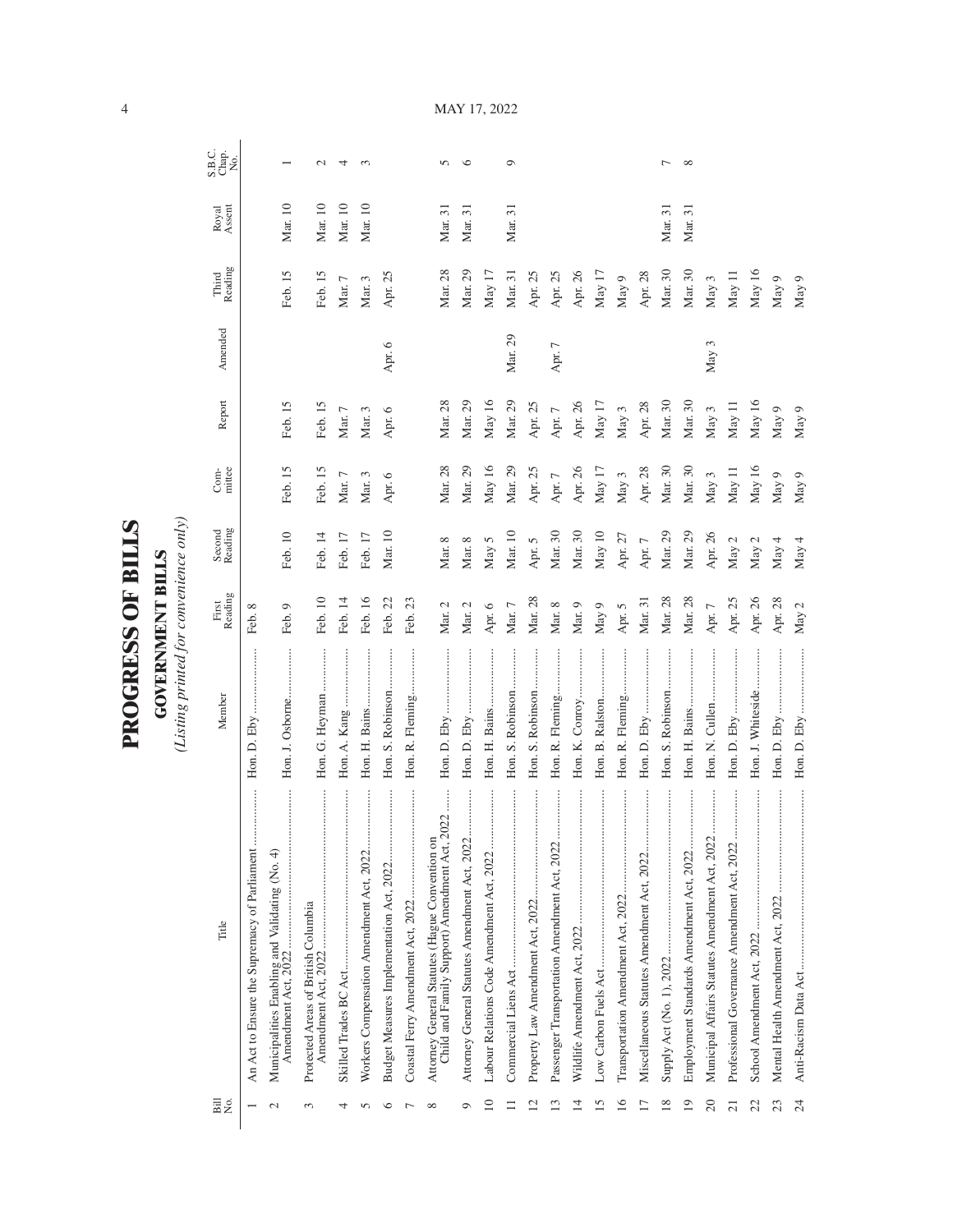**PROGRESS OF BILLS - Continued PROGRESS OF BILLS** *— Continued*

**MEMBERS' BILLS**<br>(Listing printed for convenience only) *(Listing printed for convenience only)* **MEMBERS' BILLS**

| Σó,<br>Bill               | Title                                                | Member                                 | Reading<br>First     | Second<br>Reading | mittee<br>Com- | Report | Amended | Reading<br>Third | Royal<br>Assent | S.B.c.<br>S.B.c.<br>No.    |
|---------------------------|------------------------------------------------------|----------------------------------------|----------------------|-------------------|----------------|--------|---------|------------------|-----------------|----------------------------|
|                           | M 201 British Columbia Transit Amendment Act, 2022   |                                        | Mar.3                |                   |                |        |         |                  |                 |                            |
|                           |                                                      |                                        | Mar. 8               |                   |                |        |         |                  |                 |                            |
|                           | M 203 Assessment (Split Assessment Classification)   |                                        | Mar. 9               |                   |                |        |         |                  |                 |                            |
|                           |                                                      |                                        | Mar. 10              |                   |                |        |         |                  |                 |                            |
|                           |                                                      | Mr. Clovechok                          | Apr. 5               |                   |                |        |         |                  |                 |                            |
|                           | M 206 Preserving Brunswick Point for Agriculture and |                                        | Apr. 6               |                   |                |        |         |                  |                 |                            |
|                           |                                                      |                                        | Apr. 25              |                   |                |        |         |                  |                 |                            |
|                           |                                                      |                                        | May 2                |                   |                |        |         |                  |                 |                            |
| * Title changed.          |                                                      |                                        |                      |                   |                |        |         |                  |                 |                            |
|                           |                                                      |                                        | <b>PRIVATE BILLS</b> |                   |                |        |         |                  |                 |                            |
|                           |                                                      | (Listing printed for convenience only) |                      |                   |                |        |         |                  |                 |                            |
| $\overline{B}$ ill<br>Σó, | Title                                                | Member                                 | Reading<br>First     | Second<br>Reading | mittee<br>Com- | Report | Amended | Third<br>Reading | Assent<br>Royal | C.<br>S.B.<br>X.B.<br>X.B. |

Pr 401 Sea to Sky University Amendment Act, 2022 ..................... Mr. Sturdy ........................ Apr. 5